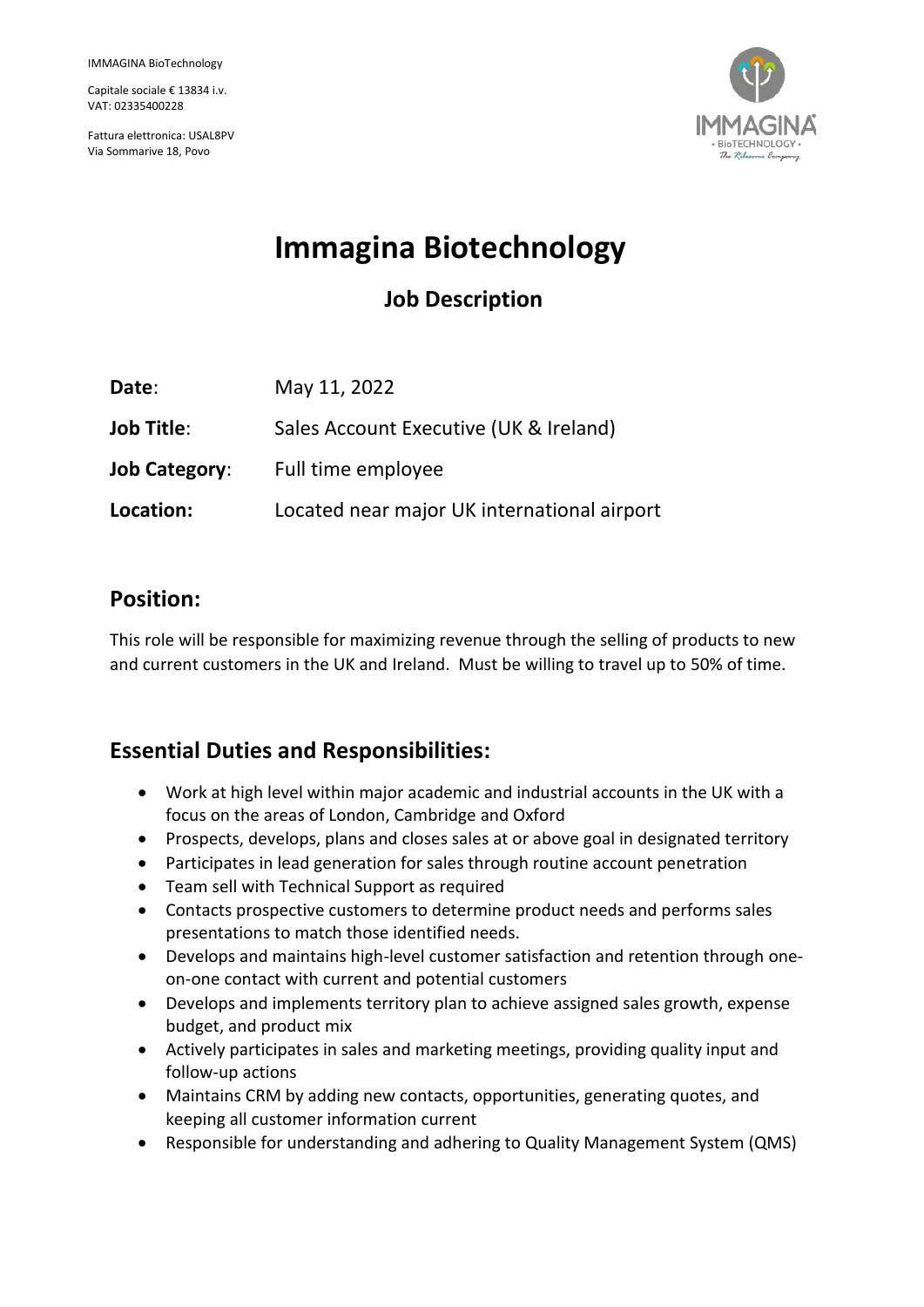### **Specific Education, Knowledge, and/or Work Experience Needed:**

- Bachelor's Degree in Life Sciences (or equivalent) required. Advanced degree preferred
- Demonstrated track record selling complex, technical life science products or solutions preferred
- Demonstrated knowledge in molecular biology, genomics or proteomics
- Minimum 3+ years customer facing or related sales experience
- Ability to recognize and offer solutions to customer related issues
- High Initiative and self-driven
- Self-motivated with a strong desire to succeed
- Excellent presentation, communication and interpersonal skills
- Team-orientated and highly flexible
- Knowledge of Next Generation Sequencing technologies and applications desirable
- Proven knowledge and relationship into relevant academic research facilities in the UK
- Native in English, ideally fluent in one other major European laguage

#### **What to expect:**

- Attractive salary and benefits package
- Working in a fast growing and innovative biotech company
- Selling cutting-edge technologies into high-profile academic centers and leading biotech
- Being part of an inspiring atmosphere with a young and dynamic team of scientists

## **About Us**

IMMAGINA Biotechnology has been operating since 2014 as a research-driven SME business operating in the sector of Genomics, Proteomics, and Enabling Technology. We develop sophisticated tools to capture ribosomes in an active state and characterize their components. Our technologies allow for simultaneous measurement of newly synthesized proteins and their corresponding RNA templates and deliver the highest level of correlation between gene expression and the proteome. IMMAGINA is expected to fully underpin the immense diagnostic potential of a recently developed product portfolio for better decisions in precision medicine and better health.

Our mission is to empower scientists to discover the mechanism of translational control involved in many diseases, with the main focus on ribosomes. We aim to bring to the market breakthrough solutions to solve scientists' and patients' needs. We can do that thanks to a hybrid business model that embraces both business and sales expansion and a strong clinical diagnostic development